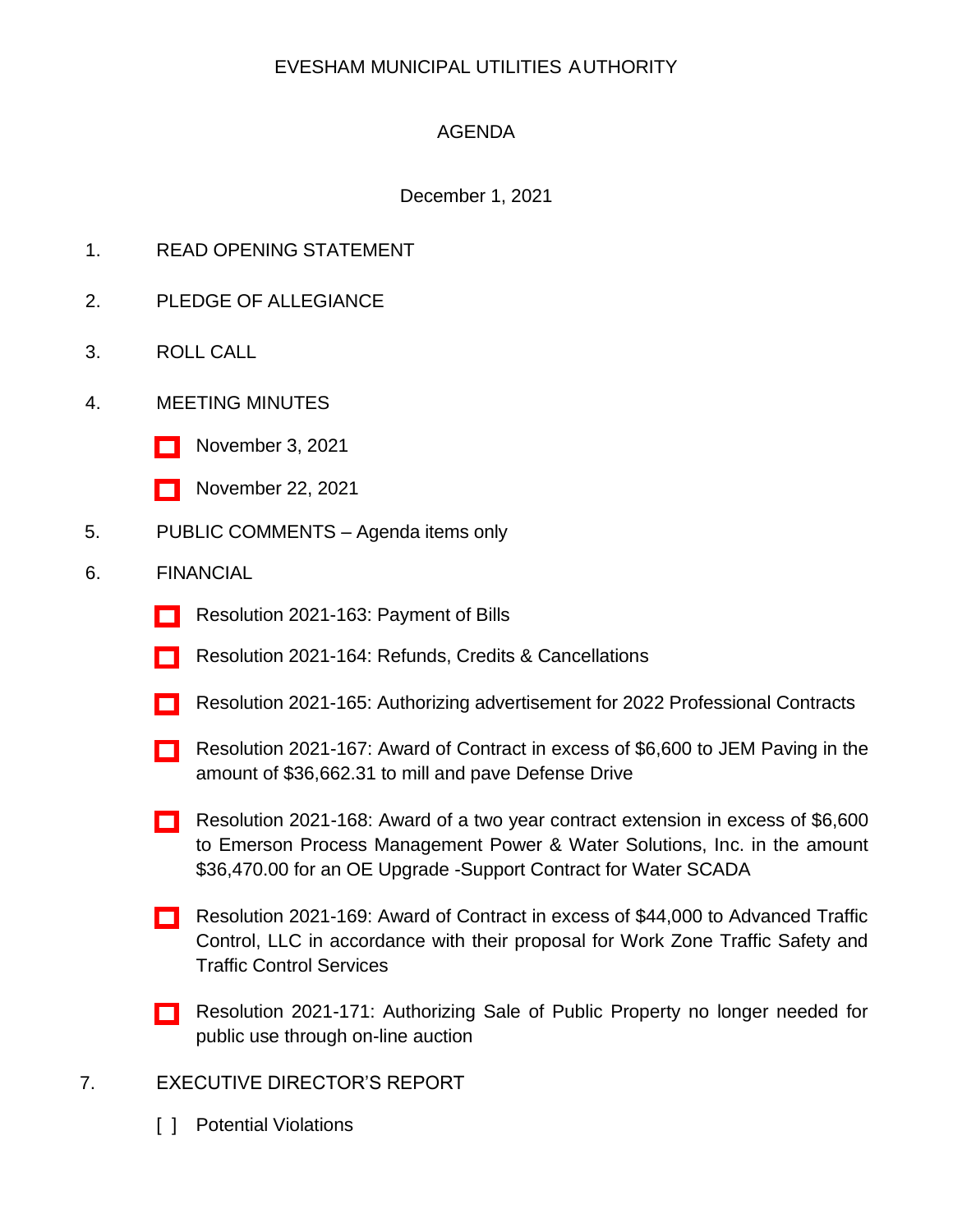## 8. ENGINEER'S REPORT:

- [ ] Review of Engineer's Status Report
- [ ] Update: South Side Water Storage Tank
- [ ] Update: Route 70 Water Main
- [ ] Update: Route 70 Sewer Main
- [ ] Update: Elmwood WWTP Resiliency Improvements
- [ ] Update: Heritage Village (Phase 2) Water Main Replacement
- [ ] Update: Elmwood Storage Building
- [ ] Update: Elmwood Tertiary Filter Replacement
- [ ] Update: Well No. 7 Building
- [ ] Update: Greenbrook Drive Water Main Replacement
- [ ] Update: Defense Drive Water Main Replacement
- [ ] Update: North Cropwell Sewer Siphon
- [ ] Update: Kings Grant WWTP Internal Recycle Pipe
- [ ] Update: Kings Grant Effluent Force Main Replacement
- [ ] Update: Well No. 6 Re-drill
- [ ] Update: Woodlake Drive Water Main Replacement
	- [] Resolution 2021-166: Approval of Change Order #3 in the amount of \$42,238.00 to Pioneer Pipe Contractors. Inc.
- [ ] Motion to approve S-3/W-3 for Target Outparcels Route 73 & Ardsley Drive (Lot 4.10)
- [ ] Motion to approve S-1/W-1 for 3 Executive Drive Evesham AMS Urban LLC. c/o AMS Acquisitions – 3 Executive Drive
- [ ] Motion to approve S-3/W-3 for Chopt Salad Company Suite E-2 (Marlton Square) – 300 Route 73 South
- [\[ \]](http://www.eveshammua.com/wp-content/uploads/2021/12/Resolution-2021-172-Release-of-Performance-Bond-Contingent-upon-posting-maintenance-bonds-for-single-utility-Country-Club-Acres.pdf) Resolution 2021-172: Release Performance Guarantees for Country Club Acres

## **FINAL QUESTIONS FOR ENGINEER**